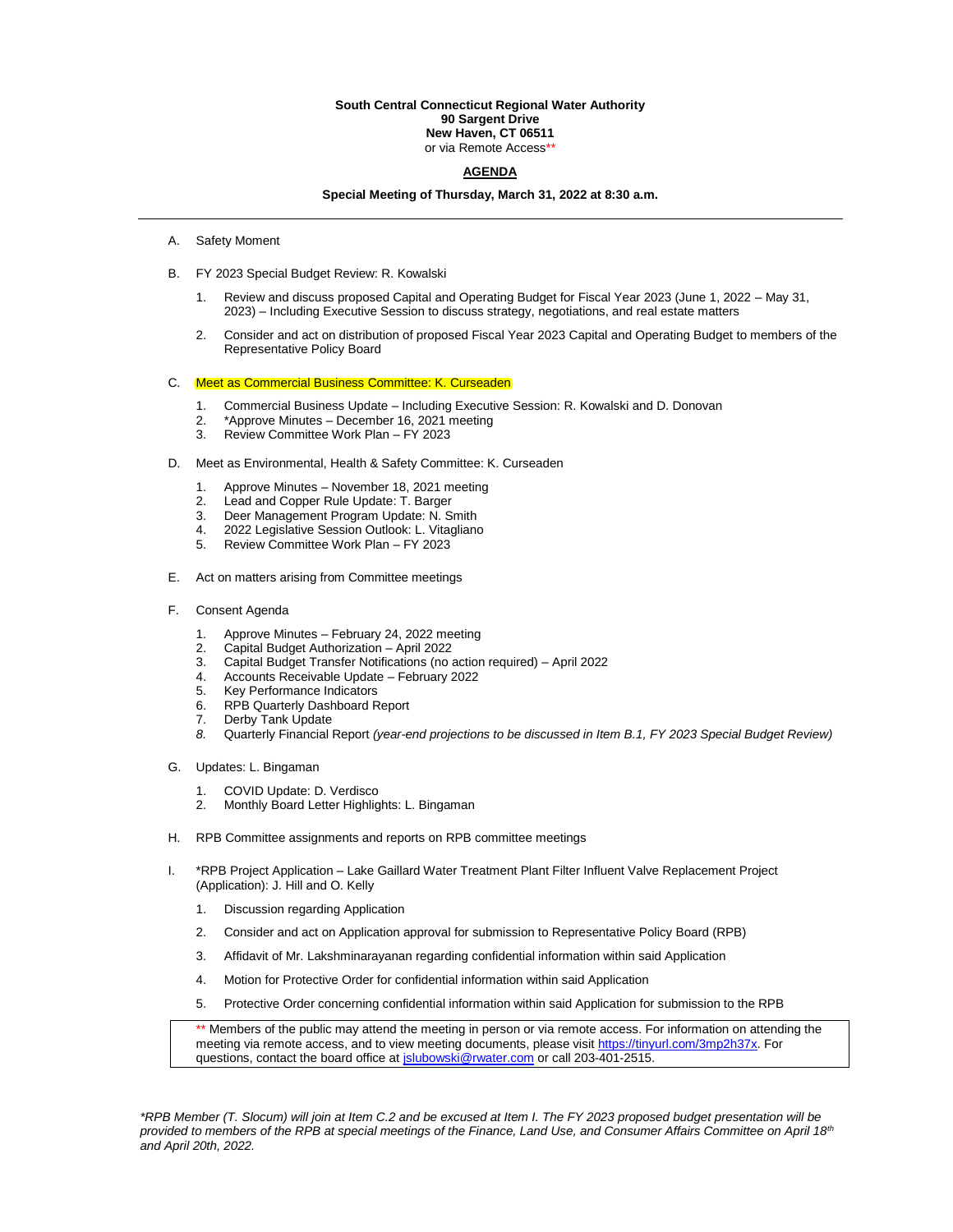**The meeting is being held at 90 Sargent Drive, New Haven, CT and also via remote access. To attend via remote access, please follow the call in instructions below:**

**Call in (audio only)**

[+1 469-965-2517,,901452568#](tel:+14699652517,,901452568# ) United States, Dallas

Phone Conference ID: 901 452 568#

For questions contact the board office at 203-401-2515 or by email at jslubowski@rwater.com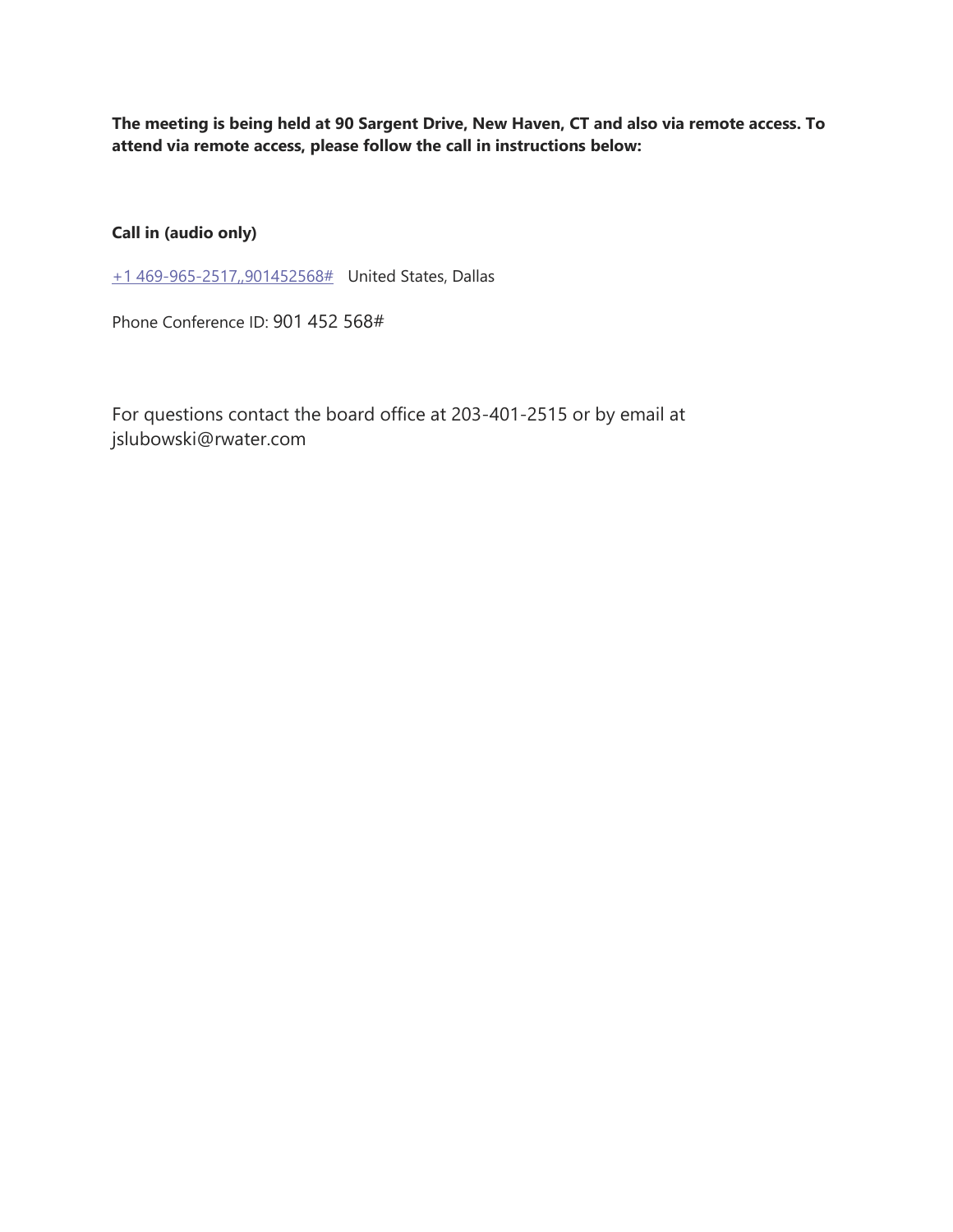## **UNAPPROVED DRAFT**

## **South Central Connecticut Regional Water Authority Commercial Business Committee Minutes of the December 16, 2021 Meeting**

The regular meeting of the South Central Connecticut Regional Water Authority Commercial Business Committee took place on Thursday, December 16, 2021, via remote access. Chairman Curseaden presided.

Present: **Committee** – Messrs. Curseaden, Borowy, DiSalvo, LaMarr and Ms. Sack  **Management** – Mss. Kowalski, Reckdenwald and Messrs. Bingaman, Courchaine, Donovan, Lakshminarayanan, Norris, and Singh  **Staff** – Mrs. Slubowski

The Chair called the meeting to order at 12:33 p.m.

On motion made by Ms. LaMarr, seconded by Mr. Borowy, and unanimously carried, the committee voted to approve the minutes of its September 23, 2021 meeting.

| Aye     |
|---------|
| Aye     |
| Aye     |
| Abstain |
| Aye     |
|         |

At 12:34 p.m., on motion made by Ms. LaMarr, seconded by Mr. Borowy, and unanimously carried, the Committee voted to go into executive session to discuss business strategy and future business activities. Present in executive session were Committee members present, Mss. Kowalski, Reckdenwald, Slubowski and Messrs. Bingaman, Courchaine, Donovan, Lakshminarayanan, Norris, and Singh.

| <b>Borowy</b> | Aye |
|---------------|-----|
| Curseaden     | Aye |
| DiSalvo       | Aye |
| LaMarr        | Aye |
| Sack          | Aye |

At 12:55 p.m., the Committee came out of executive session and on motion made by Ms. LaMarr, seconded by Mr. Borowy, and unanimously carried, the meeting adjourned.

Kevin Curseaden, Chairman

\_\_\_\_\_\_\_\_\_\_\_\_\_\_\_\_\_\_\_\_\_\_\_\_\_\_\_\_